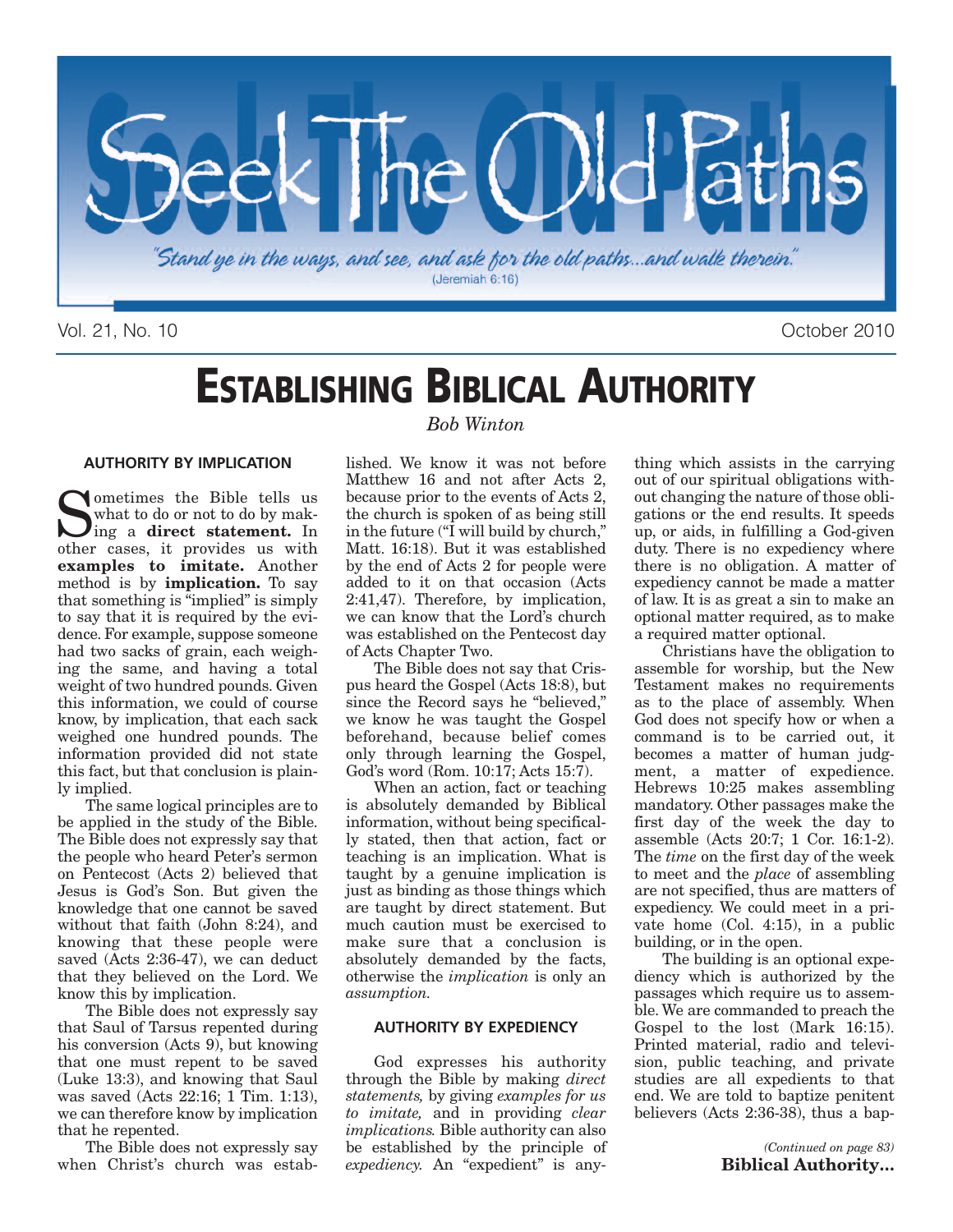

here are different opinions concerning what people believe. Some say that sincerity is enough. But, the Bible is the proper standard of judgment. It is the final word. My opinion or your opinion does not matter. What matters is what God says, not what we think or feel. There is a vast difference between judging according to one's own standard (Prov. 14:12) and making judgments according to God's standard (John 12:48). As the Lord's people, we are to make "righteous" judgments (John 7:24)! We are to recognize, respect, accept and follow God's judgments. Notice the difference between what man says and what God says.

Man says: "The important thing is whether or not one loves God, not keeping commandments." God says: "For this is the love of God, that we keep his commandments: and his commandments are not grievous" (1 John 5:3). "Ye are my friends, if ye do whatsoever I command you" (John 15:14). If we do not keep God's commandments, how can we please God? Why did He give His holy word if it's not to be kept? Man is the one who says we don't have to keep God's commandments. God doesn't say that.

Man says: "Thank God for the many churches so that man may find the one that best suits him." God says: "There is ONE body...ONE faith" (Eph. 4:4-5). Christ "is the head of the body, the church" (Col. 1:18). He will save his body and no other (Eph. 5:23). Those in his body, the church (Col. 1:18), will be saved and those not in his body (Eph. 1:22-23) will be lost. Are you in the one body, the one faith, the church?

Man says: "Join the church of your choice." God says:"And the Lord added to the church daily such as should be saved" (Acts 2:47). "Every plant, which my heavenly Father hath not planted, shall be rooted up" (Matt. 15:13). "Let there be no divisions among you" (1 Cor. 1:10). The Bible says nothing about joining a church. It says God adds, man doesn't join. Where does God give man a choice? This may sound good, but cannot be supported from the holy Scriptures.

Man says: "Each person should follow the way that seems right to him and that honesty and conscience direct." God says: "There is a way which seemeth right unto a man; but the end thereof are the ways of death" (Prov. 14:12). "...The way of man is not in himself; it is not in man that walketh to direct his steps" (Jer. 10:23). When man follows his own way and conscience, he will not be following God's way. Man's feelings and opinions are not the standard. God's word is the standard. We must accept God's judgments and honor his commandments.

Man says: "Faith only is a most wholesome doctrine and very full of comfort.""By 'faith only' is a man justified." God says: "Even so faith, if it hath not works, is dead, being alone. ... But wilt thou know, O vain man, that faith without works is dead? ... For as the body without the spirit is dead, so faith without works is dead also. ... Ye see then how that by works a man is justified, and not by faith only" (James 2:17,20,24,26). "For in Jesus Christ neither circumcision availeth any thing, nor uncircumcision; but faith which worketh by love" (Gal. 5:6).

Man says: "Baptism is not necessary for one to be saved" and has "nothing to do with salvation." God says: "He that believeth and is baptized shall be saved" (Mark 16:16). "Repent, and be baptized every one of you in the name of Jesus Christ for the remission of sins" (Acts 2:38). "Arise and be baptized and wash away thy sins" (Acts 22:16)."Baptism doth also now save us" (1 Peter 3:21). At water baptism, one is "...then made free from sin..." and becomes a servant of righteousness (Rom. 6:3- 6,18).

Man says: "Baptism is an ordinance that can be administered by sprinkling or pouring as well as by immersion in water." God says: "We are buried with him by baptism into death" (Rom. 6:4). "Buried with him in baptism, wherein also ye are risen with him through the faith of the operation of God, who hath raised him from the dead" (Col. 2:12). "They came unto a certain water...and they went down both into the water, both Philip and the eunuch; and he baptized him" (Acts 8:36-39).

Man says: "Do not let religion go to your head, make sure you get enough recreation and do other things you would like to do." God says: "But seek ye first the kingdom of God, and his righteousness" (Matt. 6:33)."If ye then be risen with Christ, seek those things which are above, where Christ sitteth on the right hand of God. Set your affection on things above, not on things on the earth" (Col. 3:1-2).We must count the cost and pay the price of discipleship. Luke 14:26-33 makes this very plain. That means we put first things first.

### **CONTRIBUTIONS**

| Blountville C/C,              |
|-------------------------------|
| Blountville, TN\$25           |
|                               |
|                               |
| King Ryder C/C,               |
| Winthrop, AR\$50              |
| Jean Ware & Family            |
| (In memory of Frank & Cloa    |
| Cantrell & Joe B. Ware) \$250 |
|                               |
| Saks C/C, Anniston, AL \$50   |
| Crandull C/C,                 |
| Shady Valley, TN\$500         |
| Johnny & Barbara Morris\$50   |
|                               |
| Beginning Balance\$7,823.71   |
| Contributions\$1,240.00       |
| Debits                        |
| Postage \$1,612.35            |
| Supplies\$34.01               |
| Ending Balance\$7,417.35      |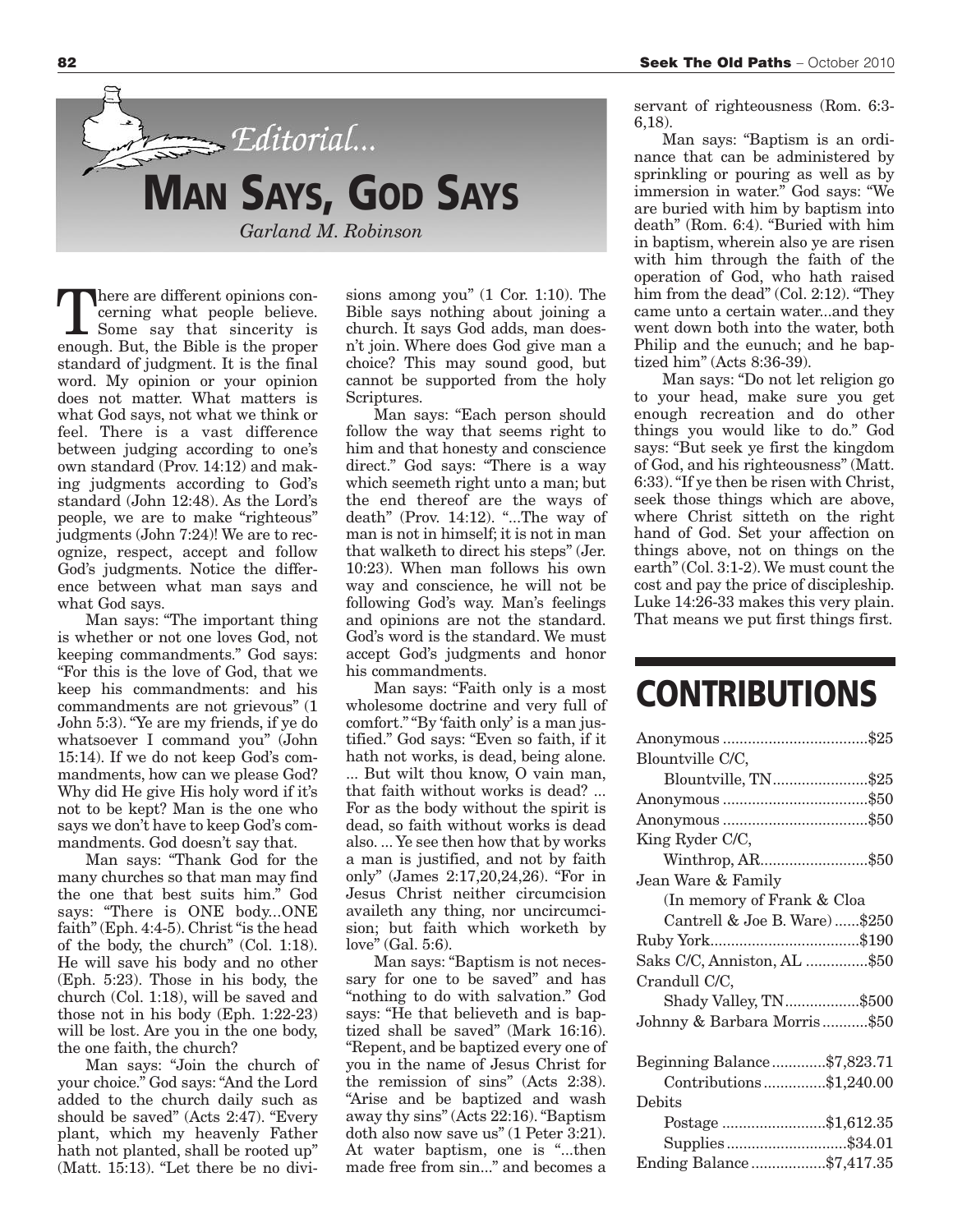#### **Biblical Authority…**

*(Continued from page 81)*

tistery is an expedient to that end. We are told to teach the church (Matt. 28:20); it is expedient to teach different age groups separately, hence we regularly study the Bible in classes.

*"And whatsoever ye do in word or deed, do all in the name of the Lord Jesus, giving thanks to God and the Father by him"* (Col. 3:17). "In the name of" Christ means "by the authority of" Christ. We **must** have Bible authority for all we believe and practice in spiritual matters. If we believe or practice an item without Bible authority, we go beyond the teaching of Christ (2 John 9).To operate without this divine approval is to invite the wrath of God (Rev. 22:18,19; Heb. 20:26-31).

The only ways to establish Bible authority for religious beliefs and acts are by (1) direct statements, (2) approved Bible examples, (3) clear implications, and (4) expediency. Anything that is not authorized by one or more of these ways is an addition, and thus is forbidden.

#### **DIRECT BIBLE STATEMENTS**

*"And whatsoever ye do in word or deed, do all in the name of the Lord Jesus, giving thanks to God and the Father by him"* (Col. 3:17).*"Now these things, brethren, I have in a figure transferred to myself and Apollos for your sakes; that in us ye might learn not (to go) beyond the things which are written; that no one of you be puffed up for the one against the other"* (1 Cor. 4:6, ASV). *"Whosoever goeth onward and abideth not in the teaching of Christ, hath not God: he that abideth in the teaching, the same hath both the Father and the Son"* (2 John 11, ASV).

The above passages show the fact that Bible authority must be had in spiritual matters. But how are we to establish Bible authority? How can we know whether a certain belief or practice is authorized? There are four basic sources of Scriptural authority, one of which is the **Direct Statement**. These direct statements of the Bible may provide either generic or specific authority. That is, a statement may authorize actions

without giving the specific detail of how those actions may be done. This is generic authority. Specific authority is in the cases where the statement not only authorizes an action, but specifies how it is to be done.

A Biblical statement containing both generic and specific authority is Mark 16:15: *"...Go ye into all the world, and preach the gospel to every creature."* This direct statement authorizes evangelism. It is a direct statement which requires taking the Gospel to the lost. Two actions are involved: going and preaching.

The command to "go into all the world" is generic authority in that it does not specify the manner of going. It does not require going on foot, by horse, or by boat. It authorizes going, but does not specify how to go. The command to present the Gospel to everyone is specific authority in that it identifies what is to be preached. Followers of the Lord may "go" in any honorable manner they choose, but they are not free to preach anything they choose. That which is to be preached is the Gospel (Rom. 1:16).

The view that anything not expressly forbidden may be done, is a false view of Biblical authority and opens the floodgates for every conceivable error. Rather, we must have Biblical authorization for all that we believe, practice, and teach. *"And whatsoever ye do in word or deed, do all in the name of the Lord Jesus, giving thanks to God and the Father by him"* (Col. 3:17; cf. Matt. 28:18; Acts 4:12; Heb. 1:1-4).

#### **AUTHORITY BY EXAMPLE**

Most of us regard the Bible as the inspired, authoritative word of God, and that we are to have the authority of the Bible for what we believe and practice as followers of Jesus. But how does the Bible express its authority? One item already noted is authority by direct statement. To this we add *Authority by Example.* An example is an account of an action that was taken by someone. It is an example for us to follow if it was done by divine authority and was done to fulfill a Godgiven duty.

Consider the observance of the Lord's Supper. The Bible reveals the Lord's command to eat the Supper (1 Cor. 11:24-25). But the command

does not state when it is to be observed. The early Christians ate it on the first day of the week: *"And upon the first day of the week, when the disciples came together to break bread, Paul preached unto them..."* (Acts 20:7). If the day to eat the Lord's Supper was unimportant, why did the inspired historian even mention it? The grammatical construction in the Greek text indicates that this was a continuous, habitual practice.

The Lord's Supper is definitely linked to the first day of the week (Sunday). The example of the early Christians gives us the divine authority for eating the Supper on the first day of the week. We have no Biblical authority for eating it on Thursday night, daily, or on any other occasion. It is to be done only on the first day of the week. There are some circumstances in the example of Acts 20:7-8 that are permitted, but not required. Those disciples met in an upper room, but that is not a binding circumstance. The place is unimportant (John 4:19-24).

Christians are required to give as prospered (1 Cor. 16:1-2), but the Macedonians give us an example which shows it is permitted to give more than we have been prospered (2 Cor. 8:1-5). We must not give less than prospered, but we are allowed to give more than prospered. We know this by their example.

Whether an example is binding in the sense that it is required, or whether it is simply permitted, must be determined by considering all the Bible has to say on the subject at hand.

The examples which fulfill permanent commands are obligatory to us. This is the case with Acts 20:7. Examples which are unnecessary to the fulfillment of a command are authorized but not required. This is the case with the Macedonians who gave more than they were prospered.

The fact that the Bible gives an account of some action does not mean that example is intended as a binding example. Some actions were temporary (such as miracles, 1 Cor. 13:8-13), and some actions were sinful (Acts 5:1-11). These kinds of examples, therefore, are not to be considered as binding actions for us to follow.

> *464 Ridgewood Dr. Manchester, TN 37355*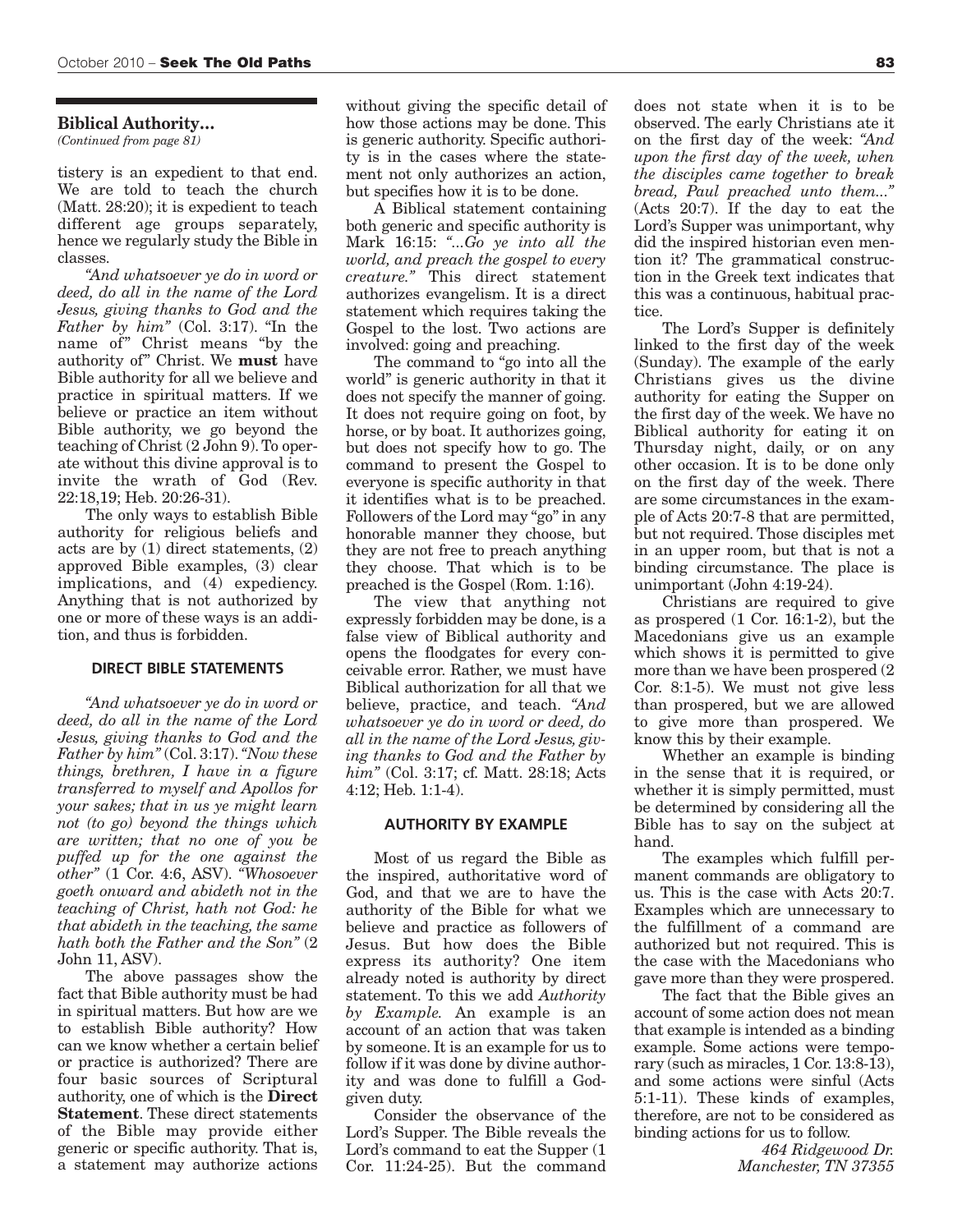

While many are interested in<br>exists a mass of unwarrant-<br>ed and unnecessary confusion on the church membership, there exists a mass of unwarranted and unnecessary confusion on the subject. This, like most other religious matters, is because people consult just about any and every source for information except the Bible. People use the words "members of the church" so flippantly and unscripturally, with little understanding of what the Bible teaches about it.

Are you impressed with the importance of being a member of the church? Many are not. It is second to none in matters of importance, and when we learn what Scripture teaches about it, we cannot escape that conclusion. But so many take it so lightly. They consider it as something comparable to being a member of some club, a friendly association, fraternal order, professional group, or something no more important than that. They do not consider it to be very useful or necessary in serving God if you choose not to belong. As a result, they do not make good church members.

On the other hand, some appear to think that having your name on some roll that designates who are the members of the church is all that matters.As some do not give the matter sufficient importance, others place too much confidence in simply being considered a member of the church.

Our motive for being a church member must not be simply to please other people, or for material gain and good business. What we do in matters of religion must be done with the motive of pleasing God regardless of what others say, do, or think. We must be church members from conviction, not just because it may be convenient, or the accepted thing in some circles of society.

#### **NOT JUST A CHURCH**

Church membership, according to the Bible, does not mean being a member of just some church, any **CHURCH MEMBERSHIP**

*James W. Boyd*

church, or a church. It means being a member of THE church. This point is where many stumble. They have comforted themselves in the fact that they belong to something called a church and have concluded that is what matters. But this is false,. Christ built only one church. *"Upon this rock I will build my church"* (Matt. 16:18). Please note the word church is singular. He is the head of the body, which is the church (Eph. 1:22,23), and as is true of all normal bodies, the church has one head and the head is over one body. *"There is one body"* (Eph. 4:4), made up of many members. *"We are members of his body"* (Eph. 5:30). *"But now are they many members, yet but one*  $body''$  (1 Cor. 12:20). Who are these members? They are not denominations. You read nothing in the Bible presenting the Lord's church in terms of denominations. Paul wrote to the Christians in Corinth and identified the members, *"now ye are the body of Christ, and members in particular"* (1 Cor. 12:27). *"So we, being many, are one body in Christ, and every one members one of another"* (Rom. 12:5). The church is composed of people, but a very distinct people.

#### **BRIDE OF CHRIST**

The church is called the bride of Christ (Eph. 5:23). Christ is the bridegroom (John 3:29). As there is one husband and one bride, so there is the one Christ and His one church. There are many churches in existence, but not by the authority of the Lord. Christ is no spiritual bigamist with many brides. His church began on the first Pentecost after His resurrection (Acts 2), and is revealed to us in the Bible. There is only one body for which He died (Eph. 5:25), and only one that He will save (Eph. 5:23). Therefore, we are interested in membership in the Lord's church. This truth that there is only one church is a barrier that many have not been able to overcome. Having

been reared in a denominational context all their lives, they find it difficult to accept what the Bible teaches about the singularity of the church. But acceptance or rejection of the truth does not alter it.

#### **CHILDREN OF GOD**

Let us consider now the significance of church membership. As members of the church, we are the spiritual children of God's family. First Timothy 1:15 defines the church as the "house of God." This means the family of God. God is the Father and we are His children (2 Cor. 6:18). Christ is our elder brother in this analogy, and we are joint-heirs with Him (Rom. 8:16,17). How important is it to be in God's family? Can we be saved and not be God's child? Certainly not. So the significance of church membership is obvious.

#### **IN CHRIST**

To be a member of the church means we are in Christ. Salvation is in Christ (2 Tim. 2:10). Salvation is by no other than Christ. *"Neither is there salvation in any other, for there is none other name under heaven given among men whereby we must be saved"* (Acts 4:12). There is no way to be in Christ and outside His body. But to be in His body is to be in His church because the church is the body of Christ (Eph. 1:22,23). So being in Christ is to be in the church.

#### **IN THE BODY**

How does one get into Christ or into His body? Galatians 3:27 teaches, *"For as many of you as have been baptized into Christ did put on Christ."* We are baptized into Christ. Again, 1 Corinthians 12:12,13, *"For as the body is one and hath many members, and all the members of that one body, being many are one body, so also is Christ. For by one Spirit are we all baptized into one body, whether we be Jews or Gentiles,*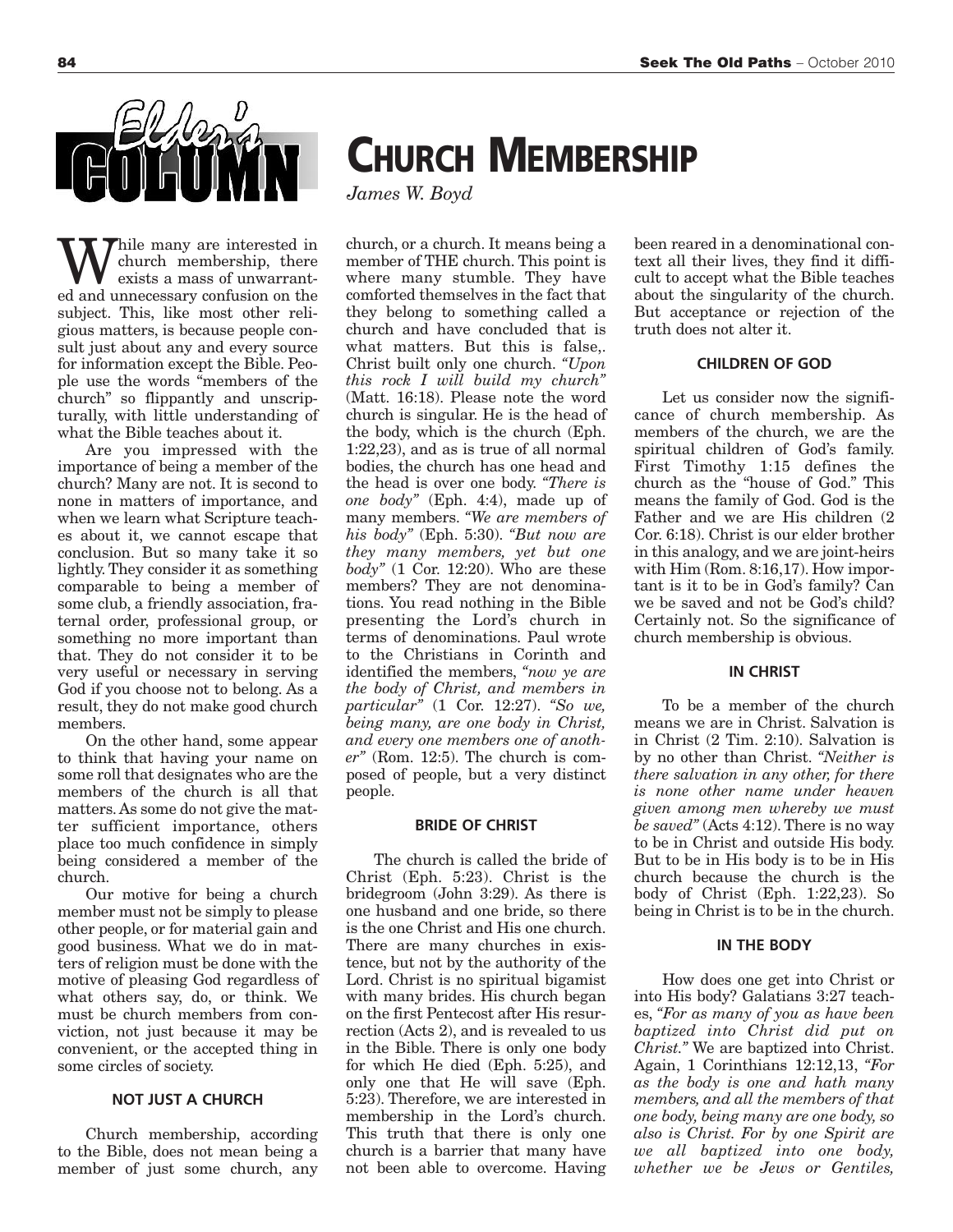*whether we be bond or free, and have been all made to drink into one Spirit."* By the instructions given through the Spirit, we are baptized into the one body, the church. Baptism puts us in Christ. The same one baptism puts us in the church. Again, it is obvious why church membership is important. We cannot be saved out of Christ and to be in Christ is to be in His body, the church.

#### **THE CALLED OUT**

The word "church" comes from the word meaning "the called out." The Lord's church is composed of people who first have been called.We are called by the Gospel (2 Thess. 2:14). We have been called out of a life of sin into a life of righteousness. We are called to be saints (1 Cor. 1:2); called to liberty (Gal. 5:13); called to hope (Eph. 4:4); called into the one body (Col. 3:15). *"For God hath not called us unto uncleanness, but unto holiness"* (1 Thess. 4:7). *"For God hath not appointed us to wrath, but to obtain salvation by our Lord Jesus Christ"* (1 Thess. 5:9). "Wherefore come ye out from among them,"is the call of the Gospel (2 Cor. 6:17).We are called out of the world and into the realm of the saved. The church is composed of such people.

#### **THE SAVED**

We must keep before us the fact that to be in the church means to be one of the saved because the saved is the church. The Lord adds the saved to the church (Acts 2:47). The church is that body that Christ has promised to save (Eph. 5:23). He offers to save everyone, but only those in the church will be saved.

#### **NEW CREATURE**

To be in Christ means to be in the church, but to be in Christ also means to be a new creature. *"Therefore if any man be in Christ he is a new creature; old things are passed away, behold, all things are become new"* (2 Cor. 5:17). We are born of water and the Spirit in order to enter the kingdom of heaven (John 3:3-5). When one is born, he is a new creature. From these verses we see that being in the church, being in Christ, being in the kingdom, being a new creature, are all the same state or condition. Could one expect to be saved as the old man of sin, or as a new creature in Christ? The answer is plain, "We must be born again." Therefore, I see the significance of being in the church, just as I see the significance of being in Christ, being in the kingdom of heaven, being a new creature.

#### **IN THE KINGDOM**

Being in the church is being in the kingdom. In Colossians 1:13 Paul told those Christians that God *"hath delivered us from the power of darkness and translated us into the kingdom of his dear Son."* Those delivered from darkness are those in the kingdom.They were the ones who were in the church, or who were in Christ (Col. 1:1). The necessity of being in the kingdom is stressed in First Corinthians 15:24, where we learn that when Christ comes again He will deliver up the kingdom to the Father. Unless we are in the kingdom, we will not be among those delivered to the Father. That ought be easily understood. But being in the kingdom, in Christ, new creatures, one of the saved, in the church, are simply varying ways of expressing the same thing. How can one miss the obvious significance and importance of being a member of the church?

#### **HOW TO BECOME A MEMBER**

We now turn our attention to how one becomes a member of the church. In the book of Acts, a book wherein are recorded several instances of conversion to Christ, we see that the process of conversion consisted of *hearing the Gospel, believing in Christ, repenting of sins* and *confessing faith in Christ,* followed by *being baptized into Christ.* "Faith cometh by hearing and hearing by the word of God" (Rom. 10:17). "Except ye believe that I am he ye shall die in your sins" (John 8:24). "Except ye repent ye shall all likewise perish" (Luke 13:3). "With the mouth confession is made unto salvation" (Rom. 10:10). "Repent and be baptized...for the remission of sins" (Acts 2:38).

Those who did the things mentioned above were added to the

church (Acts 2:47).They were not put forward and others voted whether they would be in the church. They were not made members by something their parents had done in the days of their infancy. They were not made members of the church by some kind of direct operation of the Holy Spirit.They did not do one thing to be saved and something extra or different to become members of the church. What they did to be saved is precisely and exactly, as well as simultaneously, what was done for them to become members of the church.

#### **BECOME, THEN BE**

Once one has become a member of the church he assumes the responsibilities that belong to living a Christ-like life. This includes work, worship, righteous living, being a light in the world, a city set on a hill, the salt of the earth. He is to busy himself to continually doing those things that are needful to grow in the grace and knowledge of the Lord and Savior (2 Peter 3:18).

Actually, the matter of church membership is not confusing nor difficult to grasp when one confines his study to the Bible and allows his conception of it to be molded by "thus saith the Lord."

> *2720 S Chancery St. McMinnville, TN 37110*

### **BIBLE AUTHORITY**

If the Bible is God's Holy Divine Word, then it is to be respected as such. That means it is authoritative — we are obligated to follow it. That's what Colossians 3:17 commands us to do. We must be able to point to a verse and say, "here's authority for us to do what we do and teach what we teach." On the other hand, progressives in the church are saying the New Testament is simply a "love letter" — written from a collection of notes and interviews. That's non-sense! It was written by the inspiration of God (2 Tim. 3:16-17; 2 Peter 1:3). Respect for Bible authority is essential in pleasing God.

— editor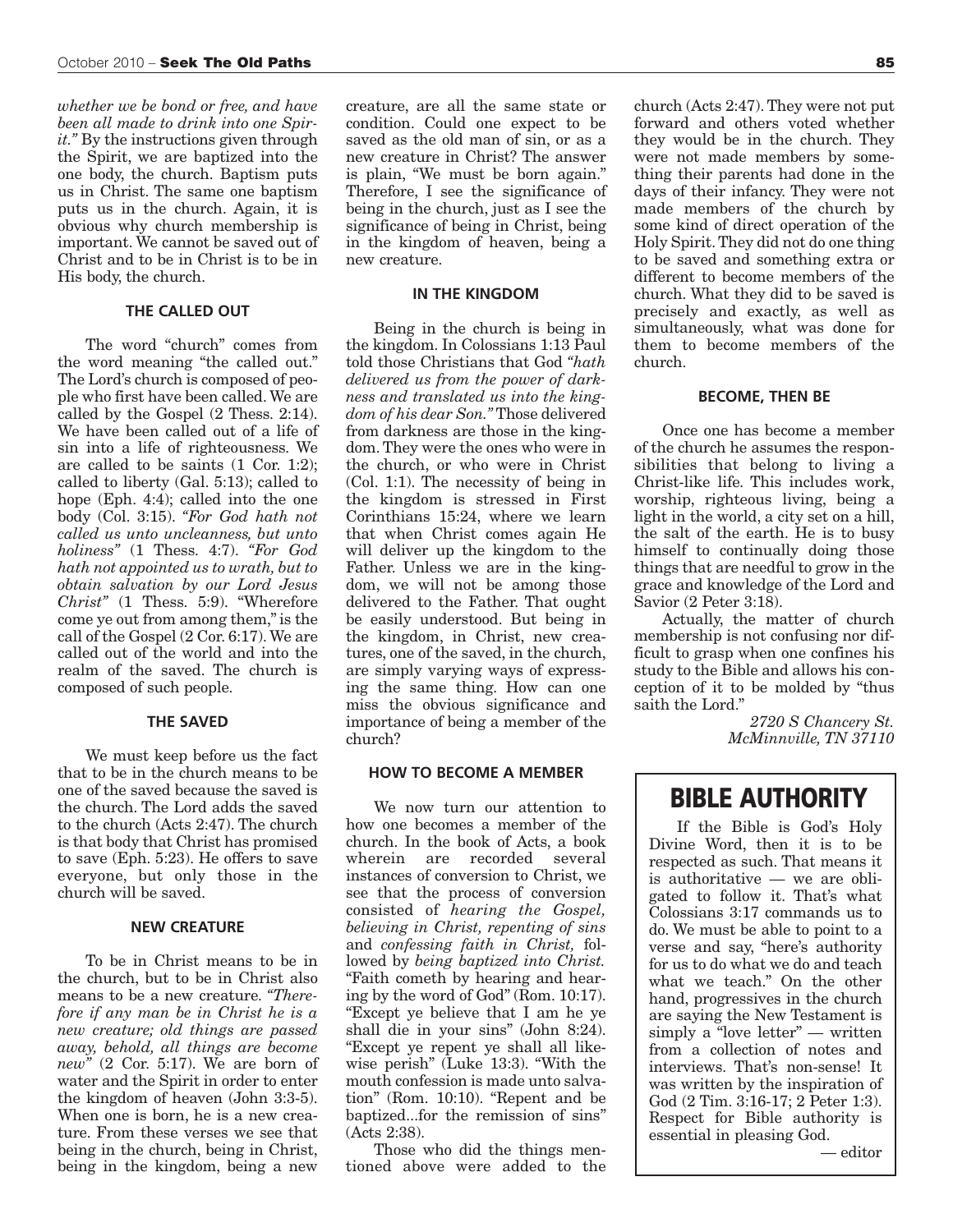## **IT'S NOT WHAT HE SAID, IT'S HOW HE SAID IT**

*Jon McCormack*

It is a regular occurrence for a preacher to receive feedback from the sermons he preaches. Often the comments are very encouraging. t is a regular occurrence for a preacher to receive feedback from the sermons he preaches. Often It's always nice to hear when brethren appreciate hearing the Truth. At other times the comments can be disappointing. Consider one such event in this preacher's life.

About ten years ago I was preaching a sermon on what our Lord teaches concerning marriage, divorce and remarriage. After the sermon one of the brethren came right to me and asked to see me in a back classroom. He began to chastise me for the lesson I had brought. My first reaction was to ask him what I had said that was un-Biblical. He replied, "It's not what you said, it's how you said it." He began to emotionally describe how his son was visiting that morning and happened to be in an adulterous relationship. I then asked him how I should have preached this topic. He responded by informing me that I should not have preached the sermon at all because God will forgive adulterers without them having to separate from their current partners. Proponents of the phrase, "It's not what he said..." usually have the same mind-set as the aforementioned brother. In reality it IS what the preacher says that is despised. Take for example this very situation. To many, the words of our Lord in Matthew 19 are too harsh no matter how they are spoken. It's the doctrine that individuals have a problem with, not the method of delivery.

This attitude reminds me of the words spoken by Ahab in 1 Kings 22. In that chapter Ahab wants Jehoshaphat, the king of Judah, to join forces with Israel to overtake Syria. Wisely, Jehoshaphat asks that they first inquire of the Lord. The king of Judah asks this important question,"Is there not here a prophet of the Lord besides, that we might inquire of him" (1 Kings 22:7)? At this request Ahab states, "There is

yet one man, Micaiah the son of Imiah, by whom we may inquire of the LORD: but I hate him; for he doth not prophesy good concerning me, but evil" (1 Kings 22:8). Sometimes people hate hearing the truth. Was it the way that Micaiah spoke that ruined him as a preacher for Ahab? Certainly not! It was the message that was preached that Ahab hated.

Let's not mistake boldness in preaching for meanness. Jesus, John the Baptizer, Paul and Peter were all bold in their preaching. Many hated each of these preachers. Was it the tone of voice that Jesus used that caused His death? Was it the rhetoric employed by John that caused him to lose his head? No, it was his courage and boldness to tell a man that it was not lawful for him to have his brother's wife. Consider this next time a sermon angers you. What are you really angry with, the man or the message?

## **THE NEED TO ANSWER ERROR**

very child of God has the sacred obligation to *"be ready always to give answer to every man that asketh you a reason concerning the hope that is in you, yet with meekness and fear"* (1 Peter 3:15).We are to *"contend earnestly for the faith which was once for all delivered unto the saints"* (Jude 3). Our Lord told us to *"beware of false prophets, who come to you in sheep's clothing, but inwardly are ravening wolves"* (Matt. 7:15). Our responsibility is no less than those Christians of the first century who were told, *"believe not every spirit, but prove the spirits, whether they are of God; because many false prophets are gone out into the world"* (1 John 4:1). The past twenty years have seen an ever increasing defection of once-faithful, stalwart soldiers of the cross. Men

#### *Tom Wacaster*

who once stood in the gap and wielded the sword of the Spirit with skill and effectiveness have gone over to the enemy.

A once faithful brother wrote: "It is not possible to overemphasize the damage done by perverse preceptors. They not only cause division (a thing God hates), but the ultimate outcome of their treachery, whether that treachery be witting or unwitting, is eternal loss to all who are led astray by their influence."

With regard to our Lord's admonition, "beware" is a forceful word. It is a warning. It says to us, "Look out, danger, peril, jeopardy, risk, hazard." It screams at us, "Pay attention. Be on guard." We are locked in a battle with error. Truth will prevail, of that we are certain. But we must do our part to uphold that truth, moving

neither to the left nor to the right. There is always the danger that a little compromise will eventually lead to wholesale apostasy. Hence the need to answer false doctrines forcefully, faithfully and forthrightly.Time is of the essence; souls are at stake; the cause of Christ must not suffer!

Unfortunately, the ranks of those who will address the issues continue to diminish. But if we are to pass the torch to the next generation, we dare not waver in our sacred duty to uphold the truth at all costs. The late F. B. Srygley was right on target: "Fighting for the Truth is almost a lost art. Men who are enjoying the benefits of the Gospel unmixed with human error, are enjoying these benefits because our fathers fought for the Truth. Every inch of ground from that mysterious way of being saved,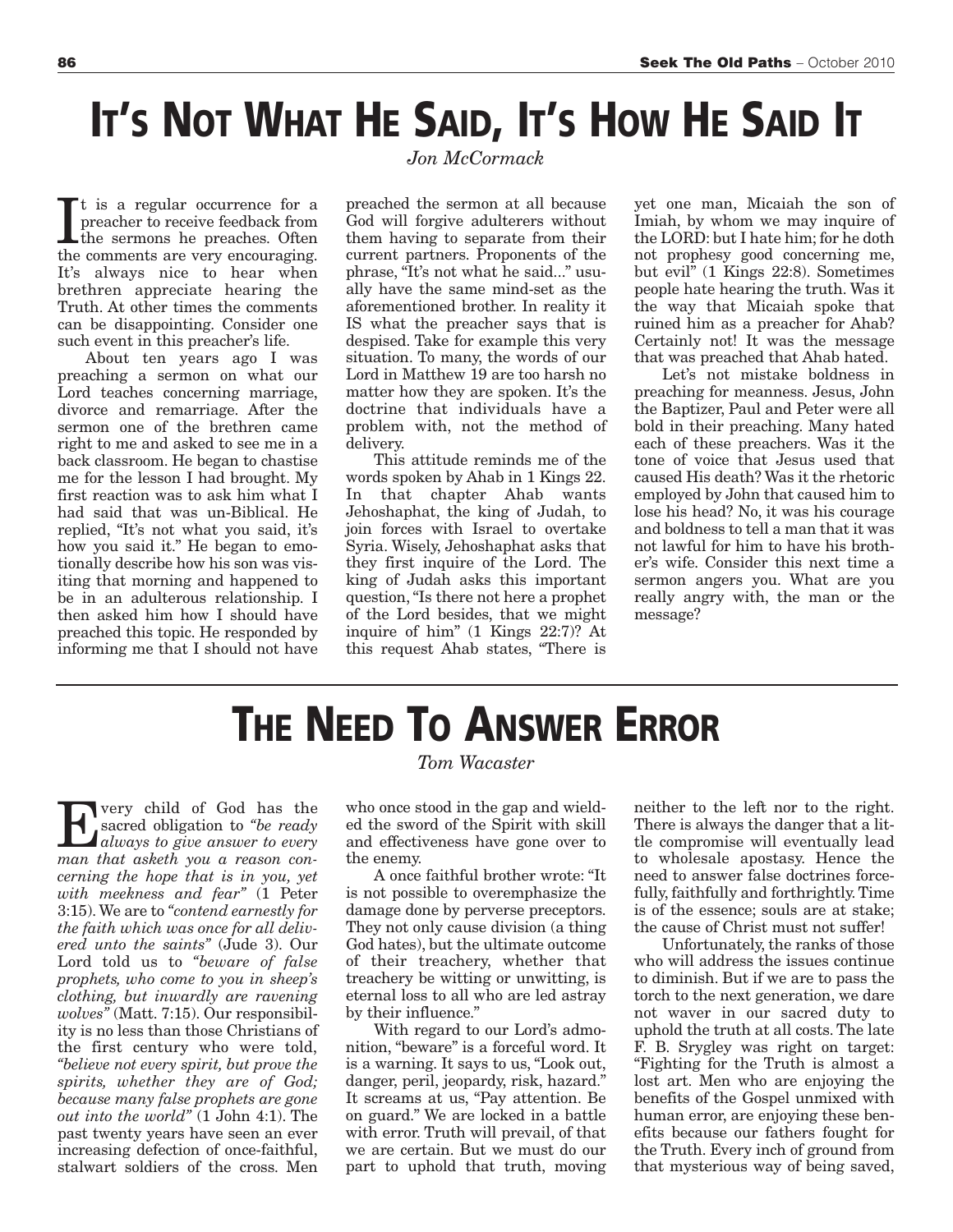which was better felt than told, to the plain conditions of pardon as taught in the New Testament, was fought out for us by our fathers. If someone before us had not fought for the Truth, most of us might yet be in the fog of denominational teaching. This is not the time to temporize or make

friends with error. (F. B. Srygley (Madisonville, KY: *In Word and Doctrine,* Oct-Dec, 1992), page 19; originally appeared in the *Gospel Advocate,* 1928).

False teachers have been tolerated, ignored, and in some instances embraced by unfaithful elders,

preachers and members. Far too little has been done in answer to the false teachers presently assailing the walls of Zion. We only pray that it is not too late to take our stand and defend the truth.

> *PO Box 283 Talco, TX 75487*

# **LOVE, THE ACID TEST OF CHRISTIANITY**

Our English New Testament<br>
Koine Greek. Our English<br>
Word "love" translates several Greek was originally written in *Koine* Greek. Our English word "love" translates several Greek words. The highest form of love was expressed by the Greek word *agape.* The one who possessed *agape* love fulfilled the requirements of the Lord's will. *Agape* love always seeks the very best interest for others. Therefore, it is imperative that we understand how love, *agape* love, is the acid test of true Christianity.

In response to a lawyer's question concerning the "first and great commandment," Jesus said, *"And thou shalt love the Lord thy God with all thy heart, and with all thy soul, and with all thy mind, and with all thy strength..."* (Mark 12:30). Acceptable Christian service is always based upon the principle of love. It is significant to observe, all of our devotion is first to be directed toward God with such devotion being motivated by love (cf. Gal. 5:6).

As Christ loved the church, so the husband is to love his wife (cf. Eph. 5:25). Marital discord, which often leads to divorce, would be entirely eliminated if *agape* love existed between husbands and wives. No Christian woman would object to being in submission to her husband if he always sought the very best for her. It is when husbands misuse their role as "head of the wife" that homes are often destroyed. When there is genuine love between parents, the children will sense this love and will have proper role models after which to pattern their lives. Fathers who love their children will not provoke them to wrath (cf. Eph. 6:4a). Instead, they will *"...bring them up in the nurture and admonition of the Lord"*

*Marlin Kilpatrick*

(cf. Eph. 6:4b). Love is so powerful!

Jesus also taught, *"...thou shalt love thy neighbor as thyself..."* (Mark 12:31). Not only must Christians demonstrate *agape* love towards one another, they must also show the same kind of love towards their neighbors. Biblically speaking, our neighbor is anyone who is in need of help and we have the opportunity and the means to render such assistance. In the parable of "the good Samaritan," the occasion and need for help was there, but only the Samaritan took the time to assist the man who had fallen among thieves (Luke 10:30-37). *Agape* love will not allow us to "pass by on the other side" (Luke 10:31,32).

The importance of *agape* love is seen in the words of the apostle Paul. The Corinthian church was plagued with many problems, among which was jealousy over the use of certain spiritual gifts. Paul settled the matter when he wrote, *"Though I speak with the tongues of men and of angels, and have not charity,* (love, MK) *I am become as sounding brass, or a tinkling cymbal. And though I have the gift of prophecy, and understand all mysteries, and all knowledge; and though I have all faith, so that I could remove mountains, and have not charity,* (love, MK) *I am nothing. And though I bestow all my goods to feed the poor, and though I give my body to be burned, and have not charity,* (love, MK) *I am nothing"* (1 Cor. 13:1-3). In brief, Paul simply tells the Corinthian brethren they misunderstood the real purpose of their spiritual gifts. No matter what gift one Corinthian brother may have had, if his motive for service was not love, his spiritual gift would amount to nothing.

While today we do not have supernatural spiritual gifts as did the church prior to the completion of inspired revelation, we must still be motivated by love in all that we do; else our service is unacceptable to God. The motive (why we act) is so very important. While it is true, we must render the "obedience of faith" (cf. Rom. 16:26), it is not enough to just obey our Lord's commands. Our obedience must be prompted by the right motive — love. When brethren "bite and devour one another" (cf. Gal. 5:15) in disputes over matters of opinion, and consequently divide the church, they demonstrate a lack of *agape* love.

I am almost seventy-one years old. I have been preaching the Gospel for almost forty-seven years. In all my experience, I have never seen such lack of genuine love as is demonstrated by some brethren toward each other as we see in our brotherhood today.

There are far too many factions among us.We have divided and splintered into so many warring factions until it's almost a joke to tell our denominational friends about the sin of division among God's people. I fully understand the need to "earnestly contend for the faith" (cf. Jude 3), but in some cases I fear that our actions are not out of love for lost souls, but a desire for the preeminence among brethren. What do you think?

May the words of the Hebrews writer speak to each of us, *"Let brotherly love continue"* (Heb. 13:1). In reality, this is our only hope. Think about it.

> *1336 Spring Lake Rd. Fruitland Park, FL 34731*